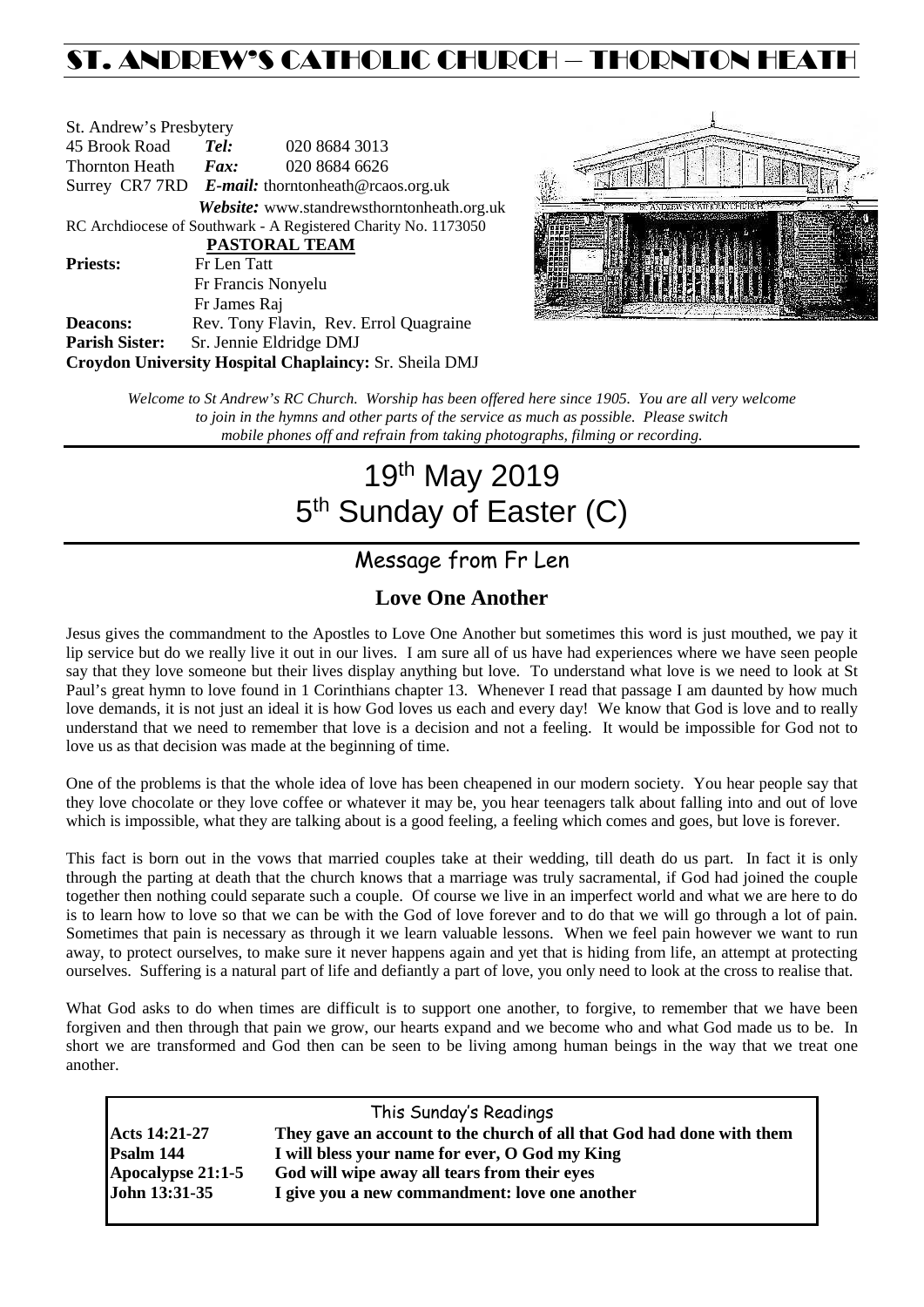## Diary for the Week

|                                                                 |                    | $1.41$ $1.41$ $1.10$ $1.10$            |                                    |
|-----------------------------------------------------------------|--------------------|----------------------------------------|------------------------------------|
| Sunday 19 <sup>th</sup> May<br>5 <sup>th</sup> Sunday of Easter |                    | 6.00pm (Saturday) First Mass of Sunday | Fr J. Finelli                      |
|                                                                 | 9.30am             | <b>Mass of Welcome for</b>             | Patrick Tiernan RIP (Anniv)        |
|                                                                 |                    | <b>Newcomers</b>                       |                                    |
|                                                                 | 11.30am            | Mass                                   | Parishioners                       |
|                                                                 | 5.00pm             | <b>Rosary</b>                          |                                    |
|                                                                 | $5.15 - 5.45$ pm   | <b>Exposition and Benediction</b>      |                                    |
|                                                                 | 6.00 <sub>pm</sub> | Mass                                   | <b>Canon Francis Moran RIP</b>     |
|                                                                 | $7.00 - 9.00$ pm   | <b>Charismatic Prayer Group</b>        |                                    |
| Monday $20^{th}$ May                                            | 7.30am             | Mass                                   | Mr Luiz RIP                        |
| St Bernadine of Siena                                           | 10.00am            | Mass                                   | Esther & Elizabeth RIP             |
| Acts 14:5-18                                                    | $5.45 - 7.15$ pm   | <b>Beavers (hall)</b>                  |                                    |
| John 14:21-26                                                   | $7.00 - 8.00$ pm   | <b>Parish Surgery</b>                  |                                    |
|                                                                 | $7.30 - 9.00$ pm   | Scouts (hall)                          |                                    |
| Tuesday 21st May                                                | 7.30am             | Mass                                   | Joseph Kwame Baffoe RIP            |
| Acts 14:19-28                                                   | 10.00am            | Mass                                   | Amanda McCabe (Intention)          |
| John 14:27-31                                                   | <b>6.30pm</b>      | <b>R.C.I.C.</b>                        |                                    |
|                                                                 |                    |                                        |                                    |
| Wednesday $2^{\frac{nd}{2}May}$                                 | 7.30am             | Mass                                   | Sr Mary Toner RIP                  |
| Acts 15:1-6                                                     | 10.00am            | Mass                                   | Mary Kelly RIP                     |
| John 15:1-8                                                     | 2.00 <sub>pm</sub> | <b>Active Retirement Group</b>         |                                    |
|                                                                 | 6.00pm             | <b>Lectio Divina Group (hall)</b>      |                                    |
|                                                                 | 7.30pm             | <b>Legion of Mary (hall)</b>           |                                    |
| Thursday 23rd May                                               | 7.30am             | Mass                                   | Lien KG (Intention)                |
| Acts 15:7-21                                                    | 10.00am            | Mass                                   | <b>Canon Francis Moran RIP</b>     |
| John 15:9-11                                                    | 7.00pm             | <b>Maintenance Meeting</b>             |                                    |
|                                                                 | $7.00 - 8.30$ pm   | <b>Cubs (St James the Great)</b>       |                                    |
| Friday $24^{th}$ May                                            | 7.30am             | Mass                                   | Deceased Members Ritchie &         |
| Acts 15:22-31                                                   |                    |                                        | Hamshire Families RIP              |
| John 15:12-17                                                   | 10.00am            | Mass                                   | Thanksgiving                       |
|                                                                 | 7.00pm             | <b>Liturgy Meeting</b>                 |                                    |
| Saturday $25^{th}$ May                                          | 9.30am             | Mass                                   | F.O.S.S. (For Suffering Souls) RIP |
| St Bede the Venerable                                           | $10.00 - 10.30$ am | <b>Confessions</b>                     |                                    |
| Acts 16:1-10                                                    | 11.00am            | <b>Confirmations with</b>              |                                    |
| John 15:18-21                                                   |                    | <b>Bishop Paul Hendricks</b>           |                                    |
|                                                                 | $5.00 - 5.30$ pm   | <b>Confessions</b>                     |                                    |
|                                                                 | 6.00pm             | <b>First Mass of Sunday</b>            | Diego Paes RIP                     |
| Sunday $26^{th}$ May                                            | 9.30am             | Mass (R.C.I.C.)                        | Daniel Messina RIP                 |
| $6th$ Sunday of Easter                                          | 11.30am            | Mass                                   | Jessica Mary Badu RIP              |
|                                                                 | 5.00pm             | <b>Rosary</b>                          |                                    |
|                                                                 | $5.15 - 5.45$ pm   | <b>Exposition and Benediction</b>      |                                    |
|                                                                 | 6.00 <sub>pm</sub> | Mass                                   | Parishioners                       |
|                                                                 | $7.00 - 9.00$ pm   | <b>Charismatic Prayer Group</b>        |                                    |

Collection Last Sunday £1,269.76 Payment by Standing Order<br>
Total offertory<br>  $\frac{2700.00}{1.969.76}$ Total offertory Collection for Ecclesiastical Education £ 695.29 *Thank you for your generosity*

Altar Servers **Church Cleaners Church Cleaners** 



This week Team 2 This week St Jude's Group Next week Team 3 Next week Judie's Crew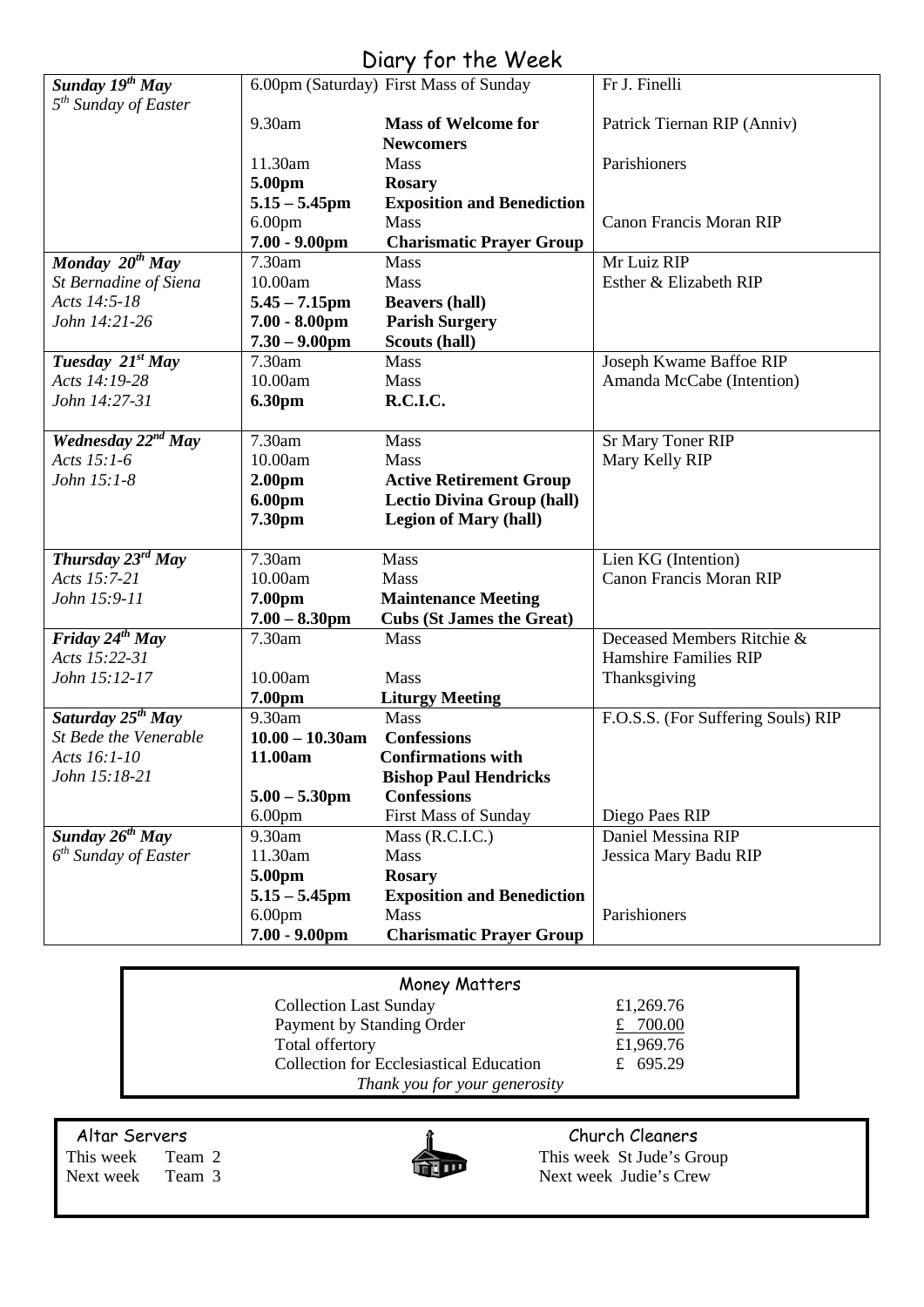### St. Andrew's Parish Notices

#### **FR JAMES RAJ**

We welcome Fr James who joins us this weekend as our new Assistant Priest. Fr James is from the diocese of Palayamkottai in Tamilnadu State, India and has been working as the Secretary to the Bishop of his diocese.

#### **NEW PARISHIONERS – NEWSCOMERS MASS THIS WEEKEND**

If you have moved into the parish in the last 12 months, you are invited to our Newcomers Mass this Sunday 19th May at 9.30am followed by an informal get together in our hall afterwards. It will be an opportunity to meet with members of the Parish Council and Pastoral team so we can welcome you and hopefully help you find out a bit more about the Parish.

#### **GHANAIAN COMMUNITY MEETING**

The group will be meeting this Sunday 19<sup>th</sup> May after the 11.30am Mass in the hall.

#### **PARISH PILGRIMAGE**

We are arranging a day Pilgrimage to the Shrine of St Augustine, Ramsgate on Saturday 6<sup>th</sup> July. St Augustine's has been restored by the diocese and Heritage Lottery funding and is now a thriving Pilgrimage centre. It is very near where St Augustine landed in 597 AD (having been sent by Pope Gregory the Great) to bring Christianity to England. It is also where the great Victorian architect, Augustus Pugin, lived, worked and built his personal church. More details can be found at<https://www.augustine-pugin.org.uk/> We will leave St Andrew's at 8.30am and return around 6.30pm. The cost is £18 for adults, £13 for children under 16 yrs, this includes entry into the Shrine, Mass, a tour, a talk and film about the shrine. There will also be some free time to explore Ramsgate. Please contact Lesley (07588 550058) or Stella (07983 775879) to book your place. *We will have a table after the Sunday Masses this weekend for you to book your place and to give any further information.*

#### **GIFT AID ENVELOPES REMINDER**

We are now into the new tax year and some parishioners have still not collected their envelopes. Can you please contact the gift aid organiser, Albert Tang, urgently to collect your boxes. Once you have contacted Albert, he will arrange with you to leave your boxes in the repository (shop) for you to collect. Please call or text him on 07703 263631 or email him at [albert.tang.uk@googlemail.com.](mailto:albert.tang.uk@googlemail.com)

#### **CONFIRMATIONS**

Congratulations to our Confirmation candidates who will receive their Sacrament of Confirmation this Saturday 25th May with Bishop Paul Hendricks followed by a reception in our hall. A big thank you to all our Catechists for all their hard work in helping and supporting our young people through their journey. Please keep our candidates and their families in your prayers.

#### **400 CLUB**

The winners for April are: No: 11 Michael Hibberd - £20, No: 18 Don Patient - £10, No: 44 Joyce Lumsden - £10 The winners for May are: No: 85 Anne Tiernan - £20, No: 118 Sheila Bahan - £10, No: 59 Bob Wright - £10

#### **THE BIG LUNCH**

The Big Lunch was started in 2009 to encourage as many people as possible to have lunch together one Sunday in June. It has proved to be very successful so St Andrew's have decided to have our Big Lunch in our hall on Sunday  $2<sup>nd</sup>$  June after the 11.30am Mass. It will be a good opportunity to enjoy time getting to know your fellow parishioners and find out what's happening to everyone and catch up on news so please come along and bring your lunch. There will be drinks available for sale including glasses of Pimms etc. All are most welcome.

#### **FILMS OF STORIES FROM THE BIBLE**

Our next one will be on Thursday 30<sup>th</sup> May showing "The Apocalypse" starting at 7.15pm, with teas and coffees at 7.00pm. *Please note that due to our hall being used as a polling station on 23rd May our hall is not free to show our Lenten film.*

#### **THE CHARISMATIC PRAYER GROUP**

The group warmly invites you to the Life in the Spirit Seminar which started on Sunday 28<sup>th</sup> April here at St Andrew's and will be held every Sunday until Sunday 23<sup>rd</sup> June. Please come along to next one on Sunday from 7.00 – 9.00pm. Please see the notice in the porch for more information or contact 07983 775879 or 07947 493683. All are welcome.